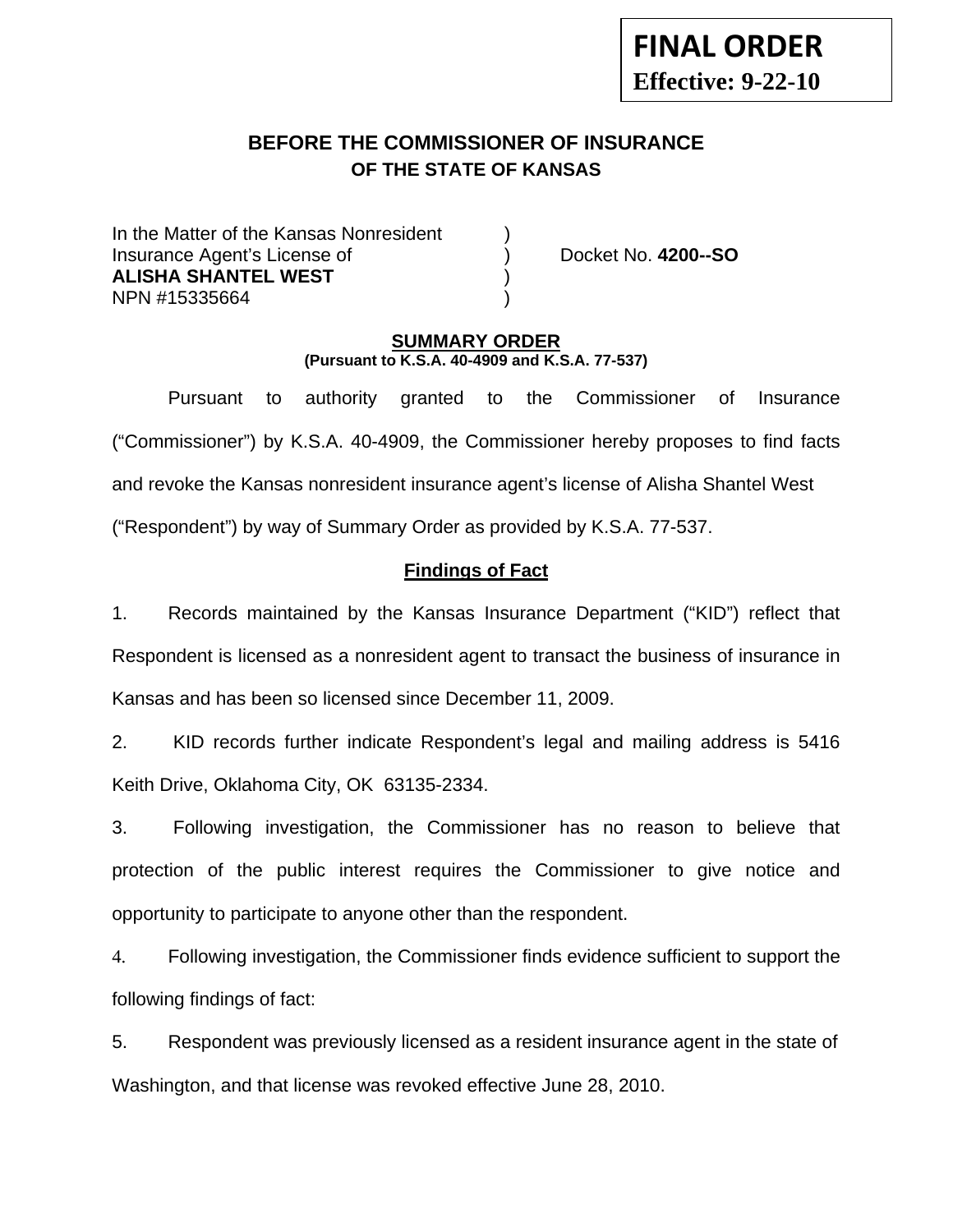6. Respondent did not report this action to the Kansas Insurance Department within

30 days as required by K.A.R. § 40-7-9(a) and has not reported it to date.

7. By letter of August 3, 2010, counsel for KID wrote to Respondent at her mailing address of record and invited Respondent to reply within 15 business days if she disputed the above.

8. To date, the letter has not been returned and Respondent has not replied.

## **Applicable Law**

9. K.S.A. 40-4909(a) provides, in relevant part:

"The commissioner may deny, suspend, revoke or refuse renewal of any license issued under this act if the commissioner finds that the applicant or license holder has. . .

(2) Violated: (A) Any provision of chapter 40 of the Kansas Statutes Annotated, and amendments thereto, or any rule and regulation promulgated thereunder; . . . .

(9) Had an insurance agent license, or its equivalent, denied, suspended or revoked in any other state, district or territory." K.S.A. 40-4909(a).

10. K.A.R. §40-7-9(a) requires a licensed agent to report to the Commissioner within 30 days any disciplinary action against the agent's license by the insurance regulatory agency of another jurisdiction.

11. In addition, the Commissioner may revoke any license issued under the Insurance Agents Licensing Act if the Commissioner finds that the interests of the insurer or the insurable interests of the public are not properly served under such license. K.S.A. 40-4909(b).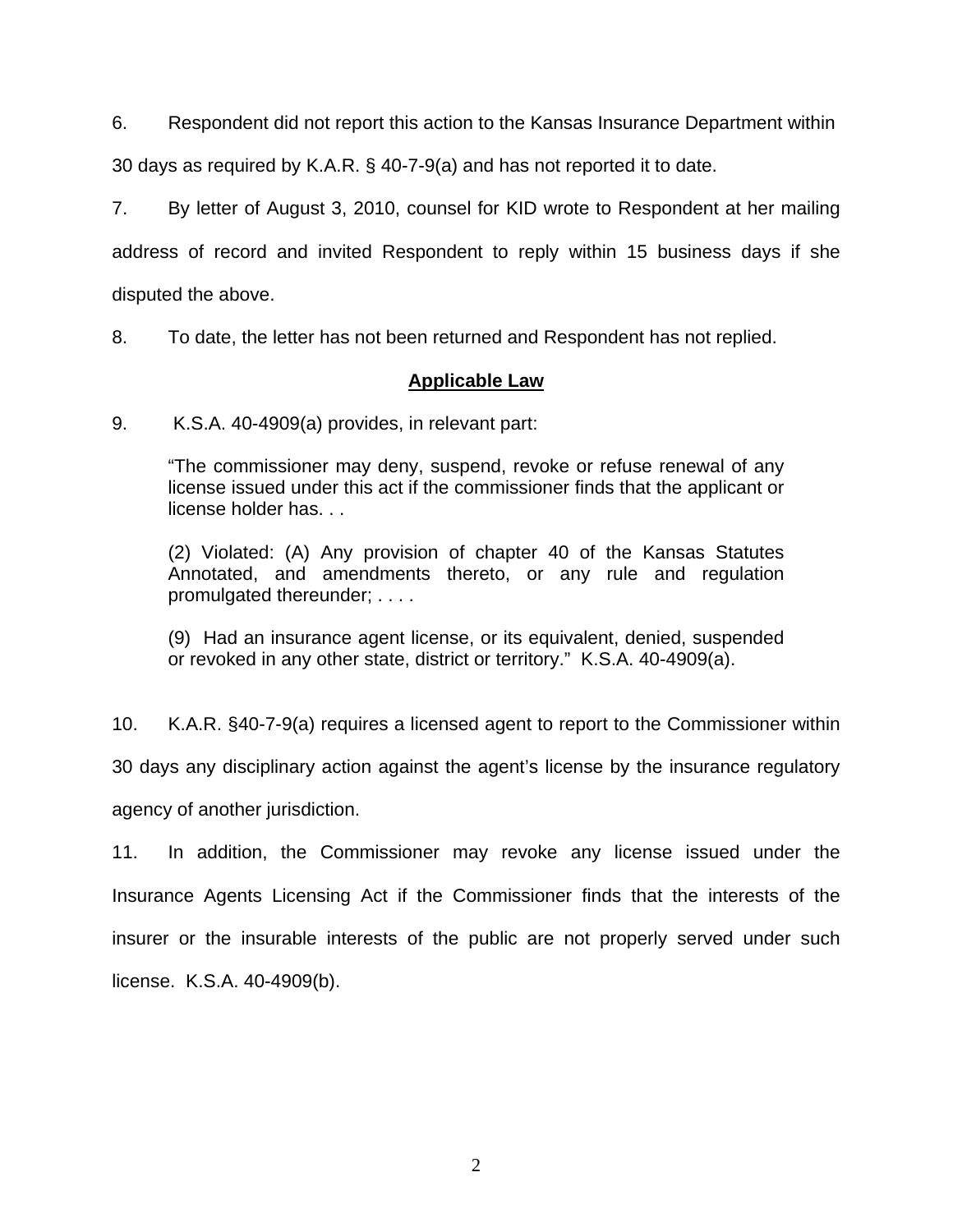#### **Conclusions of Law**

12. The Commissioner has jurisdiction over Respondent as well as the subject matter of this proceeding, and such proceeding is held in the public interest.

13. The Commissioner finds, based on the facts contained in paragraph 5, that Respondent's license may be revoked pursuant to K.S.A. 40-4909(a)(9) because Respondent has had an insurance agent's license revoked in another state.

14. The Commissioner finds, based on the facts contained in paragraph 6, that Respondent's license may be revoked, pursuant to K.S.A. 40-4909(a)(2)(A) because Respondent has violated K.A.R. §40-7-9(a) by failing to report a disciplinary action to the Commissioner.

15. Based on the foregoing findings, the Commissioner concludes that sufficient grounds exist for the revocation of Respondent's insurance agent's license pursuant to K.S.A. 40-4909(a).

16. The Commissioner further concludes Respondent's license may be revoked pursuant to K.S.A. 40-4909(b) because such license is not properly serving the interests of the insurer and the insurable interests of the public.

17. Based on the facts and circumstances set forth herein, it appears that the use of summary proceedings in this matter is appropriate, in accordance with the provisions set forth in K.S.A. 77-537(a), in that the use of summary proceedings does not violate any provision of the law, the protection of the public interest does not require the KID to give notice and opportunity to participate to persons other than Respondent, and after investigation, KID believes in good faith that the allegations will be supported to the applicable standard of proof.

3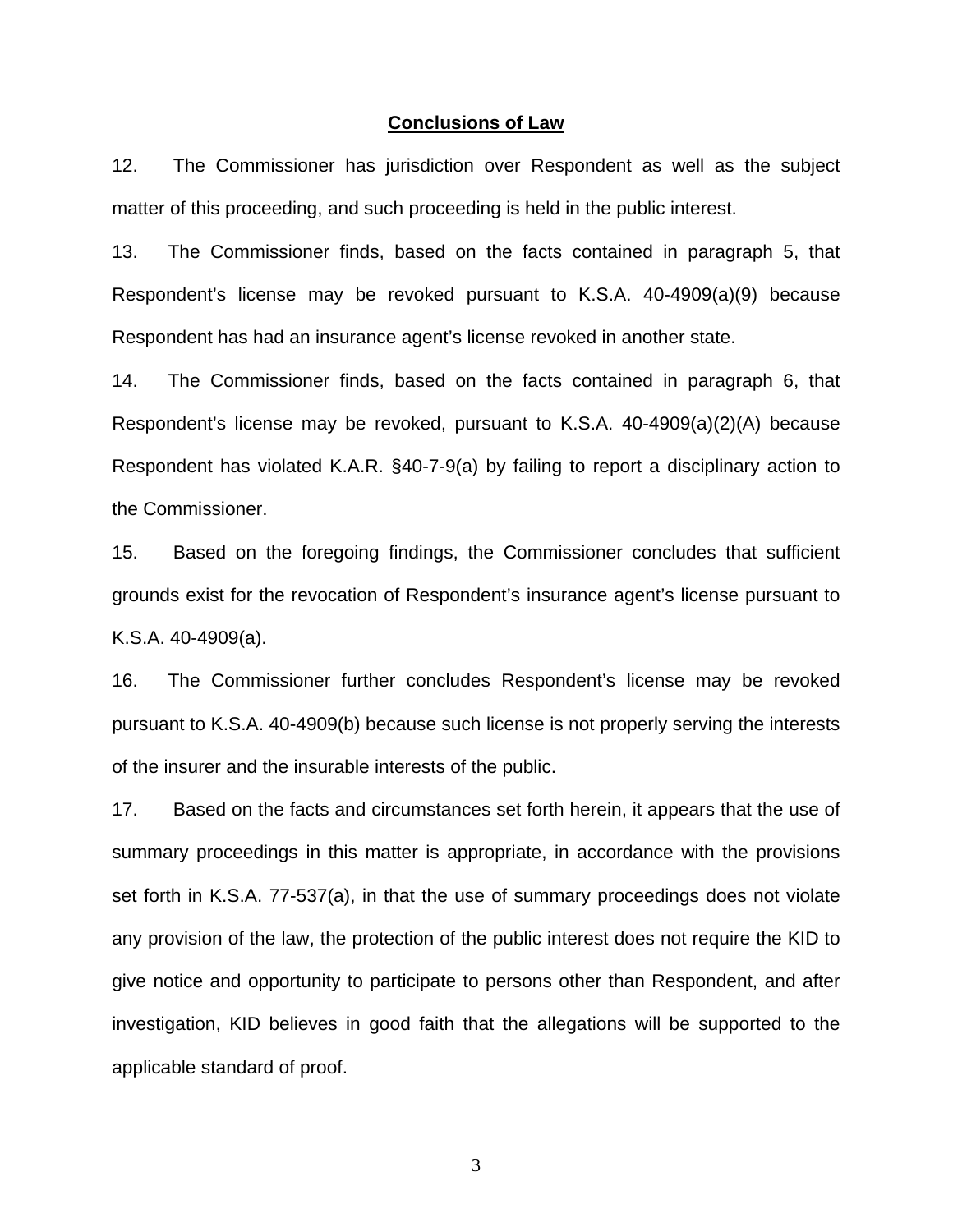**IT IS THEREFORE ORDERED BY THE COMMISSIONER OF INSURANCE THAT** the Kansas nonresident insurance agent's license of **ALISHA SHANTEL WEST** is hereby **REVOKED. It is further ordered,** that **ALISHA SHANTEL WEST** shall **CEASE and DESIST** from the sale, solicitation, or negotiation of insurance and/or receiving compensation deriving from the sale, solicitation, or negotiation of insurance conducted on and after the effective date of this order.

## **IT IS SO ORDERED THIS \_\_3rd\_\_ DAY OF SEPTEMBER 2010, IN THE CITY OF TOPEKA, COUNTY OF SHAWNEE, STATE OF KANSAS.**



 \_/s/ Sandy Praeger\_\_\_\_\_\_\_\_\_\_\_\_\_\_\_\_ Sandy Praeger Commissioner of Insurance

 \_/s/ John W. Campbell\_\_\_\_\_\_\_\_\_\_\_\_\_ John W. Campbell General Counsel

## **NOTICE OF RIGHTS TO HEARING AND REVIEW**

**Within fifteen (15) days of the date of service of this Summary Order,** 

**Respondent** may submit a written request for a hearing pursuant to K.S.A. 77-537 and

K.S.A. 77-542. Any request for a hearing should be addressed to the following:

 John W. Campbell, General Counsel Kansas Insurance Department 420 S.W. 9<sup>th</sup> Street Topeka, Kansas 66612